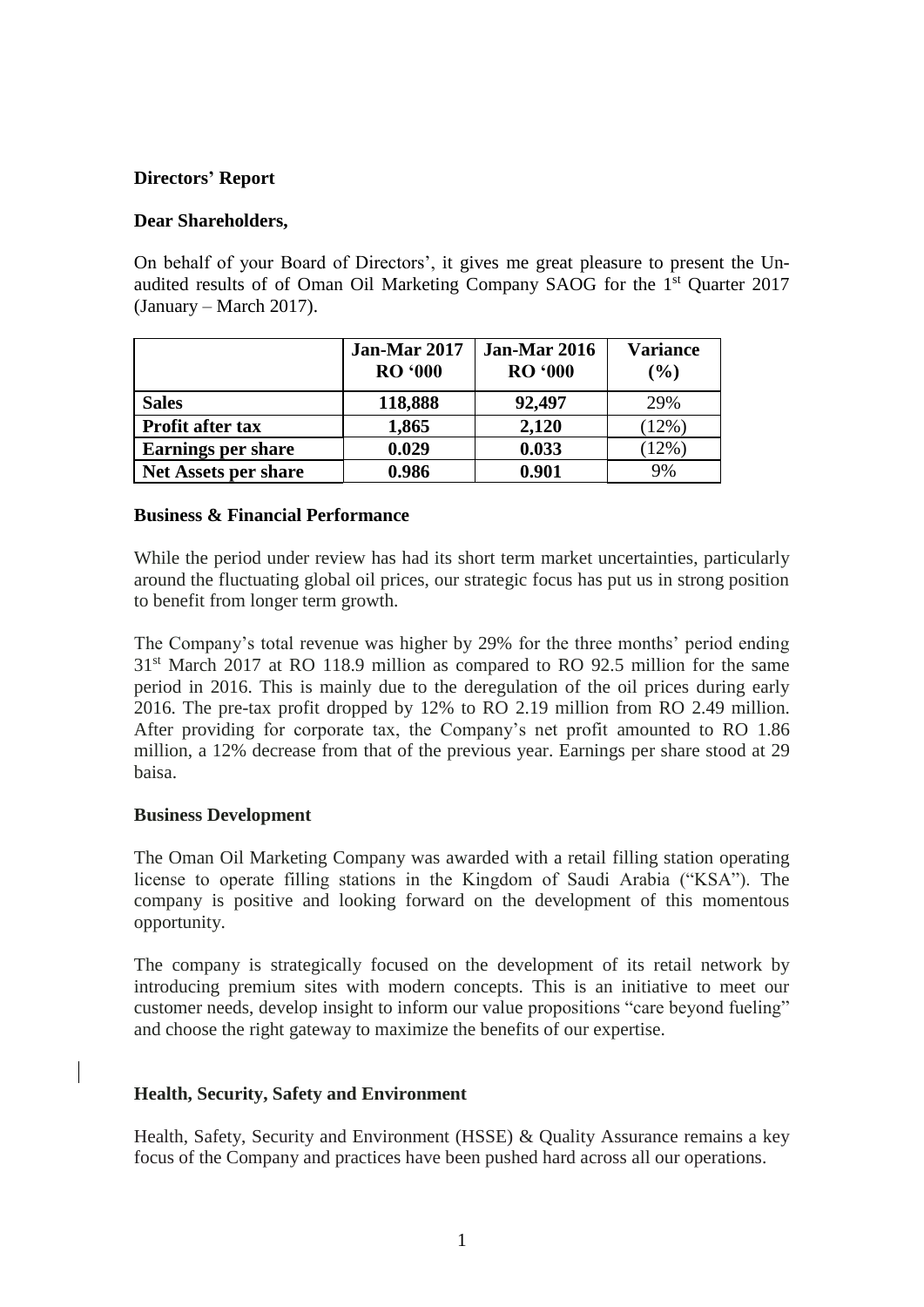OOMCO continues to promote a culture of safety within the organisation and outside with several initiatives, such as training and safety campaigns.

# **People**

The Board of Directors of Oman Oil Marketing Company SAOG is pleased to announce the appointment of Mr. David Kalife as the Chief Executive Officer of the Company effective 1<sup>st</sup> June 2017.

The company continue to attract more talent and to invest in its human capital through continuous training, team building, and development of in-house capabilities. This has transformed the company to be one of the preferred local companies in Oman.

The company has progressed in implementing a complete new strategy in human resource's management and development, which has proven to enhance the employee's satisfaction level and long term relationship. Further, currently your company's Omanisation is one of the highest in the industry at 86%.

# **Outlook**

The macro economic challenges continue to perceive with the increase in the corporate tax rates from 12% to 15% with effective from 2017.

In facing these challenges, it is imperative that the Company continues to be innovative and undertake changes through new investment opportunities to ensure that it remains relevant and ahead of competitors. The Company will continue to focus on operational and service excellence, cost efficiency initiatives and realigning business strategies to cope with the market uncertainties ahead.

The Company will continue to focus on human capability development, high IT systems reliability, and good HSSE practices. Strong emphasis will be placed upon cost efficiency and delivery without compromising customer service and product quality to meet the needs of customers. Customer service will continuously be improved with the spirit of our motto of **"Care Beyond Fuelling".**

The Board and the Management are fully dedicated and committed for the challenges in 2017 and are confident, that the Company will continue to deliver value to all our stakeholders.

# **Acknowledgments**

I would like to take this opportunity to thank all our customers, the government authorities we have had dealings with and our dealers, their staff and our own dedicated employees for their continued support. I would reiterate our unwavering commitment to the provision of the highest level of service at all times.

On behalf of the Board of Directors, the management and all our employees, we would like to express our sincere gratitude and appreciation to His Majesty Sultan Qaboos bin